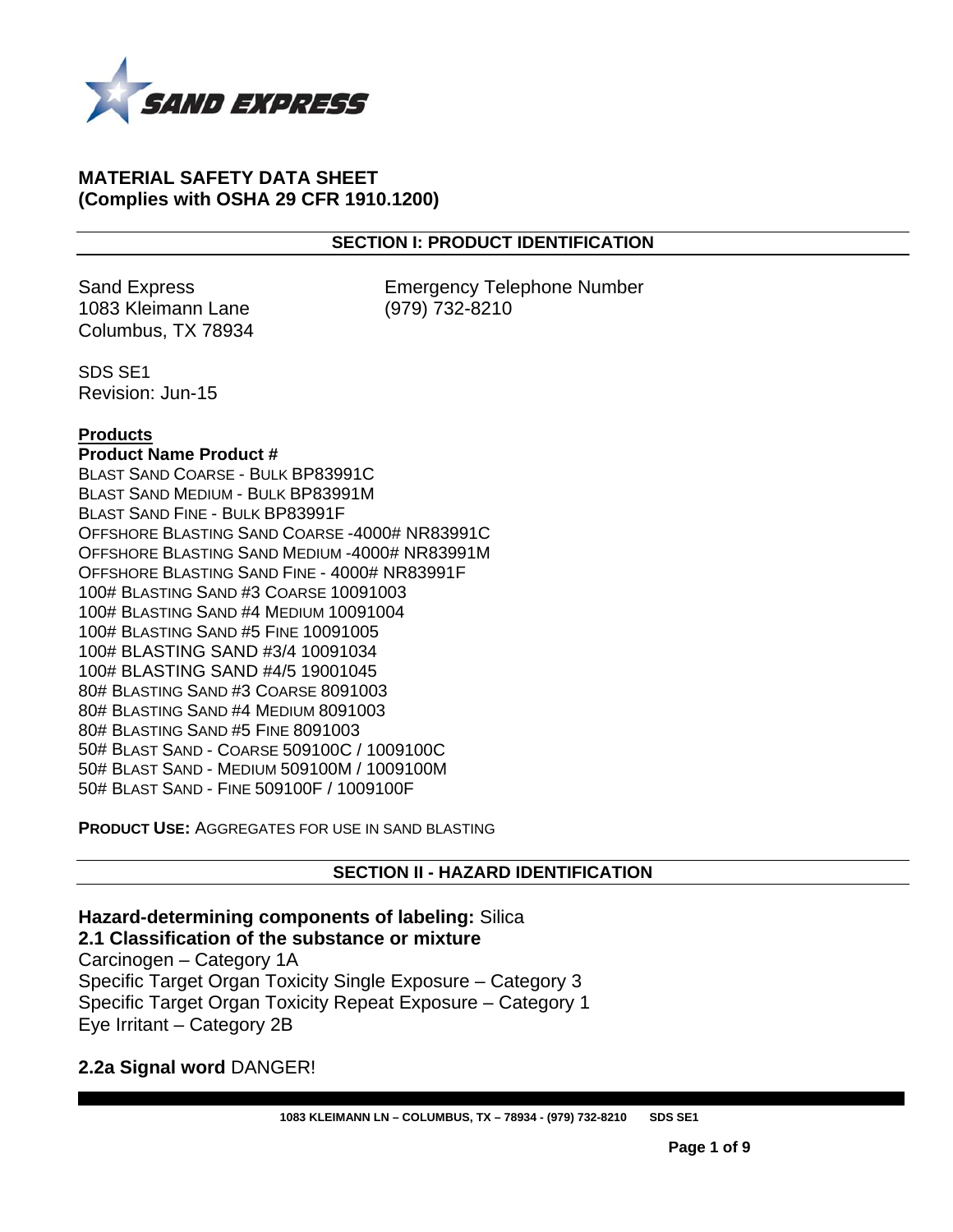

# **2.2b Hazard Statements**

May cause cancer through chronic inhalation May cause respiratory irritation Causes damage to lungs through prolonged or repeated inhalation Causes eye irritation if particles or dust get in eye

# **2.2c Pictograms**



# **2.2d Precautionary statements**

Do not handle until all safety precautions have been read and understood. Wear protective gloves, eye protection, and protective clothing. Do not eat, drink or smoke when using this product. Wash thoroughly after handling. Do not breathe dust.

If inhaled: Remove person to fresh air and keep comfortable for breathing.

If in eyes: Rinse cautiously with water for several minutes. Remove contact lenses, if present and easy to do. Continue rinsing.

Immediately seek medical advice or attention if symptoms are significant or persist.

Dispose of contents/containers in accordance with all regulations.

# **2.3 Additional Information**

# **2.3a HNOC – Hazards not otherwise classified:** Not applicable

**2.3b Unknown Acute Toxicity**: None **2.3c WHMIS Classification** 

> Class D2A – Chronic Toxic Effects – Carcinogen Class D2B – Eye Irritant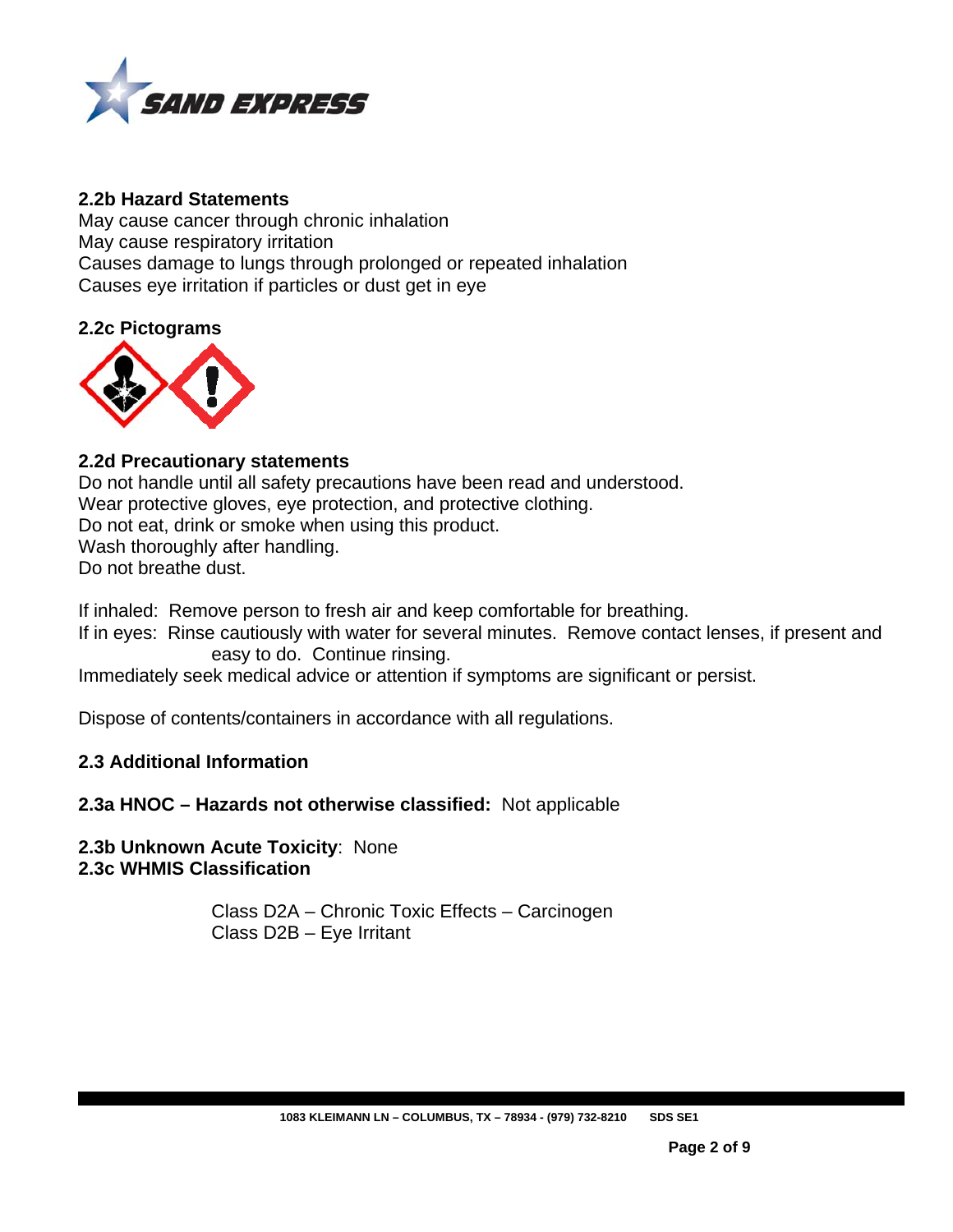

**2.3d Label Elements According To WHMIS Hazard Symbols** 



**Signal Word DANGER!** 

# **SECTION III - HAZARDOUS INGREDIENTS/IDENTITY INFORMATION**

**Hazardous Components CAS No. % by Weight**  Sand, Silica, Quartz 14808-60-7 100

# **SECTION IV – FIRST AID MEASURES**

# **4.1 Description of the first-aid measures**

# **General information:**

**After inhalation:** Remove person to fresh air and keep comfortable for breathing. **After skin contact:** Rinse skin with water.

**After eye contact:** Rinse cautiously with water for several minutes. Remove contact lenses, if present and easy to do. Continue rinsing.

**After swallowing:** If conscious, have the victim drink plenty of water and call a physician immediately. Never give anything by mouth to an unconscious person.

# **4.2 Most important symptoms/effects, acute and delayed**

**Inhalation:** May cause respiratory tract irritation. Causes damage to organs through prolonged or repeated inhalation. This product contains crystalline silica. Prolonged or repeated inhalation of respirable silica from this product can cause silicosis.

**Skin contact:** Causes mechanical skin irritation.

**Eye Contact:** Causes eye irritation if particles or dust get in eye.

**Ingestion:** Ingestion of large quantities may cause discomfort and/or distress, nausea or vomiting.

# **4.3 Indication of immediate medical attention and special treatment needed**:

Immediately seek medical advice or attention if symptoms are significant or persist.

# **SECTION V - FIRE FIGHTING MEASURES**

- **5.1 Flammability of the Product:** Non-flammable and non-combustible
- **5.2 Suitable extinguishing agents:** Treat for surrounding material

**5.3 Special hazards arising from the substance or mixture:** None

**5.3a Products of Combustion:** None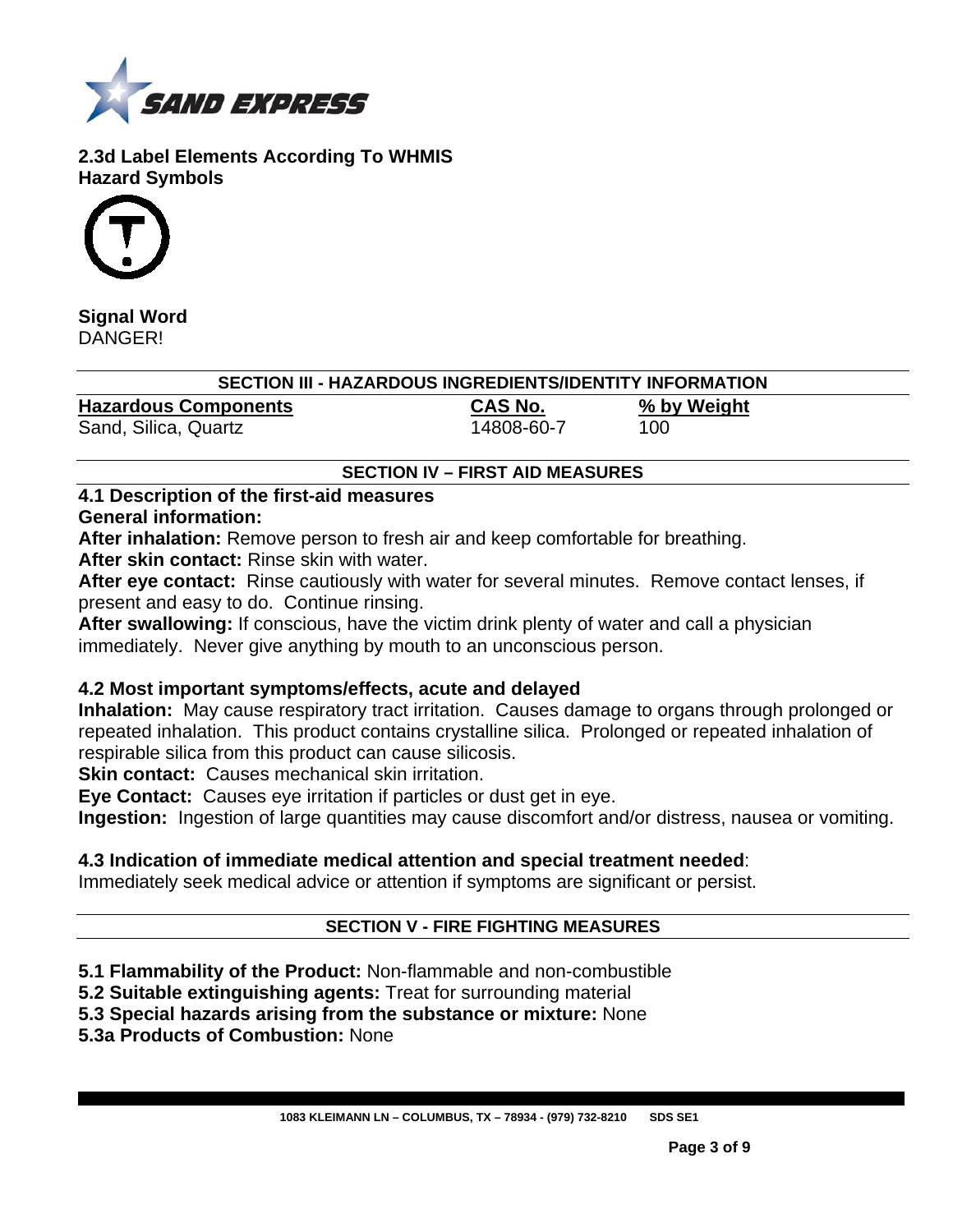

**5.3b Explosion Hazards in Presence of Various Substances:** Non-explosive in presence of shocks

#### **SECTION VI – ACCIDENTAL RELEASE MEASURES**

**6.1 Personal precautions, protective equipment and emergency procedures:** Wear personal protective equipment (See section VIII). Keep unprotected persons away.

#### **6.2 Methods and material for containment and cleaning up:**

Do not allow to enter sewers/ surface or ground water. Dispose of unwanted materials and containers properly in accordance with all regulations.

#### **SECTION VII - PRECAUTIONS FOR SAFE HANDLING AND STORAGE**

# **7.1 Handling**

**Precautions for safe handling:** Wear NIOSH-certified, type CE, blasting airline respirator with positive pressure blasting helmet for all people in the vicinity of blasting operations. The respirator must cover the wearer's head, neck and shoulders. Comply with OSHA Respiratory Protection standard. Do not breathe dust. Wear eye/face protection. Wear protective gloves/clothing. Additional required equipment includes, but is not limited to: hearing protection, long leather gloves, aprons and safety boots. Do not eat, drink, or smoke when using this product. Dust remains in the air after blasting is completed; therefore, continue all safety precautions until the area is clean and ventilated. Prevent inhalation of dust from contaminated clothing and equipment. Wash contaminated clothing before reuse. Wash contacted hands, skin and hair thoroughly after handling.

# **7.2 Storage**

**Requirements to be met by storerooms and receptacles:** No special requirements. **Information about storage in one common storage facility:** Not required. **Further information about storage conditions:** Keep out of the reach of children.

| <b>SECTION VIII - EXPOSURE CONTROL MEASURES / PERSONAL PROTECTION</b>      |            |            |                |  |  |  |
|----------------------------------------------------------------------------|------------|------------|----------------|--|--|--|
| 8.1 Components with limit values that require monitoring at the workplace: |            |            |                |  |  |  |
| Hazardous Components CAS No.                                               |            | PEL (OSHA) | TLV (ACGIH)    |  |  |  |
|                                                                            |            | $mg/M^3$   | $mq/M^3$       |  |  |  |
| Silica Sand, crystalline                                                   | 14808-60-7 | 0.1        | $0.025$ (resp) |  |  |  |

# **8.2 Exposure Controls**

Use ventilation adequate to keep exposures below recommended exposure limits. Perform routine cleanup using wet methods or HEPA filtered vacuuming to minimize the accumulation of dust. Do not use compressed air to clean as this will create dust in the air. Clean and decontaminate equipment on the worksite. Schedule blasting when the least number of workers are at the site. Avoid blasting in windy conditions to prevent the spread of airborne dust.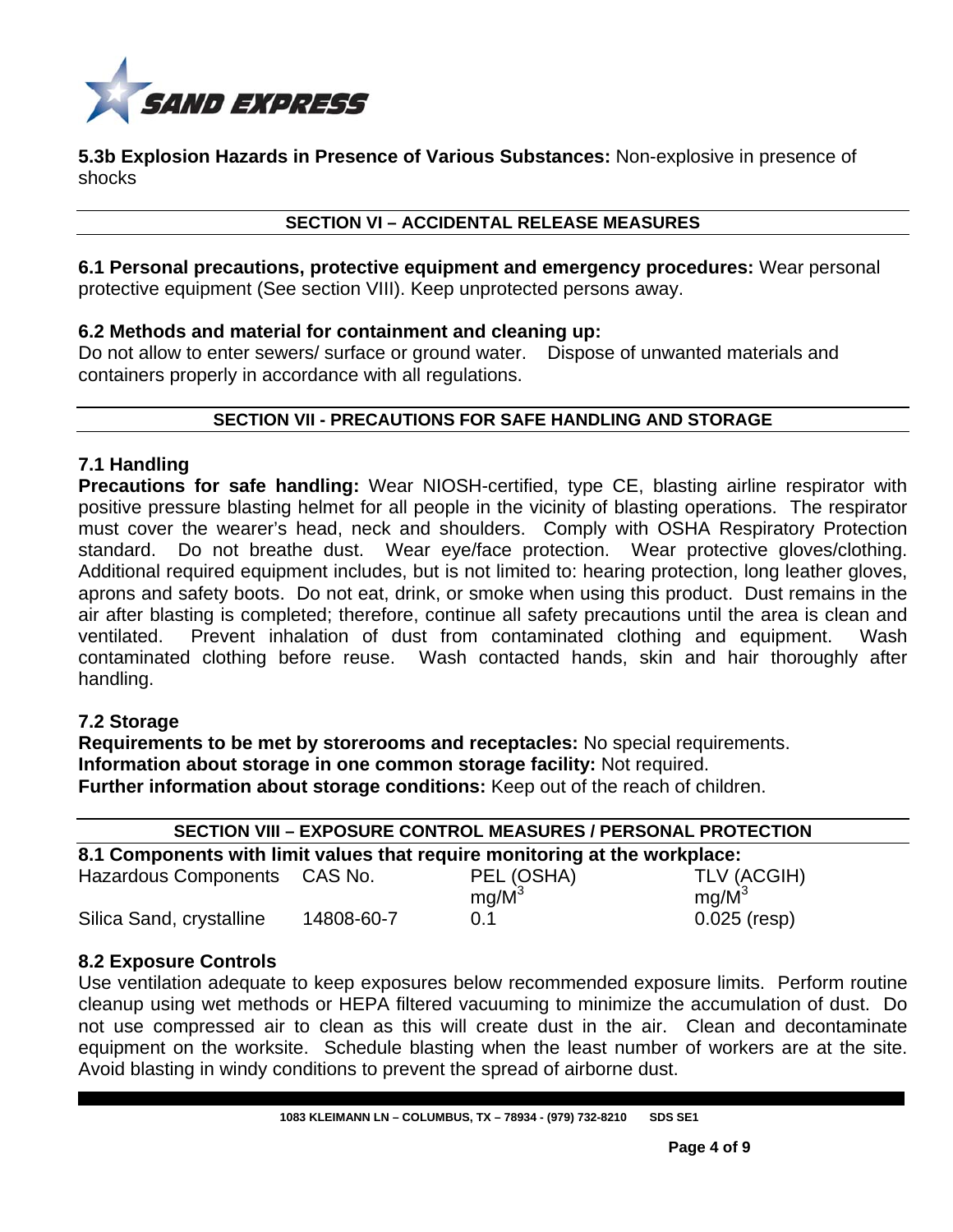

#### **8.3 General protective and hygienic measures**

Keep away from foodstuffs, beverages and feed. Immediately remove all soiled and contaminated clothing. Provide accommodations for end-of-shift showers and change areas with separate storage facilities for street clothes, protective clothing and equipment. Keep contaminated clothing and equipment out of the clean change area. Wash hands before breaks and at the end of work. Avoid contact with the eyes and skin.

#### **8.3a Personal protective equipment**

Workers who are blasting or exposed to the dust remaining in the air from blasting operations must wear NIOSH-certified, type CE, blasting airline respirator with positive pressure blasting helmet for all people in the vicinity of blasting operations. The respirator must cover the wearer's head, neck and shoulders. Comply with OSHA Respiratory Protection standard. Wear eye/face protection. Wear protective gloves/clothing. Additional required equipment includes, but is not limited to: hearing protection, long leather gloves, aprons and safety boots.

Workers in the area who are not exposed to the dust from blasting (for example, pouring bags of media into a hopper) must wear a NIOSH N-95 particulate respirator, eye protection, and protective gloves/clothing when handling product.

#### **SECTION IX - PHYSICAL/CHEMICAL CHARACTERISTICS**

| <b>General Information</b>                    |                              |
|-----------------------------------------------|------------------------------|
| Appearance                                    | Form: Granular Solid         |
|                                               | <b>Color: Varies</b>         |
|                                               | Odor: None                   |
| pH-value at $20^{\circ}$ C (68 $^{\circ}$ F): | Not applicable               |
| <b>Boiling point/Boiling range:</b>           | Not applicable               |
| <b>Flash point:</b>                           | Not applicable               |
| Auto igniting:                                | Product is not self-igniting |
| Vapor pressure at 21°C (70°F) Not applicable  |                              |
| Density at 25°C (77 °F):                      | $2.5 - 2.8$                  |
|                                               |                              |

| <b>Solubility in / Miscibility with</b> |           |
|-----------------------------------------|-----------|
| Water:                                  | Insoluble |
| <b>VOC content:</b>                     | 0 g/L VOC |

#### **SECTION X – STABILITY AND REACTIVITY**

#### **10.1 Reactivity**

No dangerous reaction known under conditions of normal use. **10.2 Chemical stability**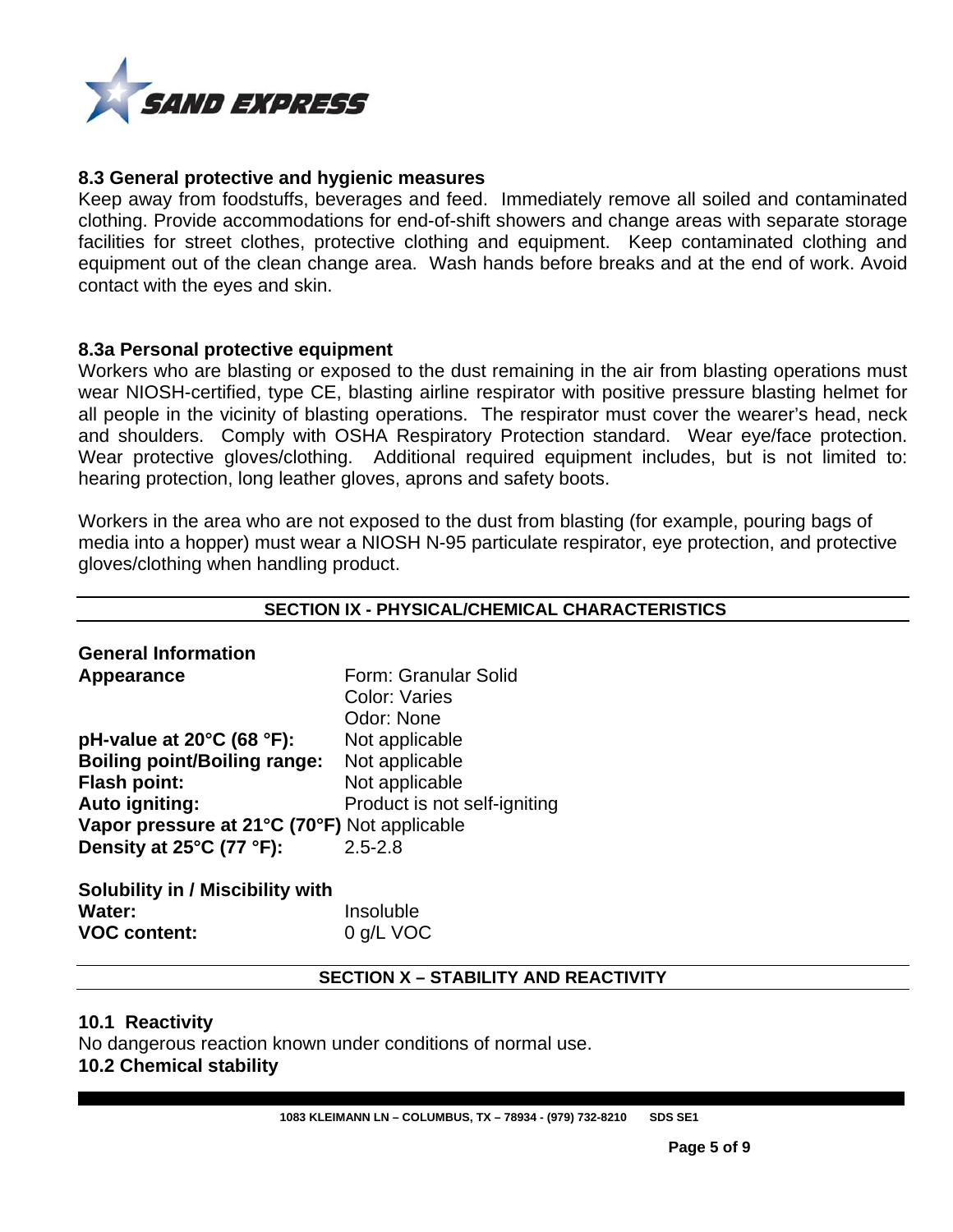

Stable under normal storage conditions. Keep in dry storage.

#### **10.3 Possibility of hazardous reaction**

No dangerous reaction known under conditions of normal use.

#### **10.4 Thermal decomposition / conditions to be avoided**

No decomposition if used according to specifications.

#### **10.5 Incompatible materials**

Contact of silica with powerful oxidizing agents such as fluorine, chlorine trifluoride, manganese trioxide, or oxygen difluoride may cause fires

#### **10.6 Hazardous Decomposition or By-products**

Silica will dissolve in Hydrofluoric Acid and produce a corrosive gas – silicon tetrafluoride.

# **SECTION XI – TOXICOLOGICAL INFORMATION**

**11.1 Exposure Routes:** Inhalation, skin contact, eye contact, or ingestion.

# **11.2 Symptoms related to physical/chemical/toxicological characteristics:**

**Inhalation:** May cause respiratory tract irritation. Causes damage to organs through prolonged or repeated exposure. This product contains crystalline silica. Prolonged or repeated inhalation of respirable silica from this product can cause silicosis. **Skin contact:** May cause mechanical skin irritation.

**Eye Contact:** Causes eye irritation if particles or dust gets in eye.

**Ingestion:** Ingestion of large quantities may cause discomfort and/or distress.

#### **11.3 Delayed, immediate and chronic effects of short-term and long-term exposure Short Term**

Skin Corrosion/Irritation: Not applicable Serious Eye Damage/Irritation: Causes eye irritation if particles or dust gets in eye Respiratory Sensitization: Not applicable Skin Sensitization: Not applicable Specific Target Organ Toxicity-Single Exposure: (Category 3) May cause respiratory irritation Aspiration Hazard: Not applicable

# **Long Term**

Carcinogenicity: May cause cancer through chronic inhalation. Germ Cell Mutagenicity: Not applicable Reproductive Toxicity: Not applicable Specific Target Organ Toxicity- Repeated Exposure: (Category 1) Causes damage to lungs

through prolonged/repeated exposure

Synergistic/Antagonistic Effects: Not applicable

# **SECTION XII – ECOLOGICAL INFORMATION**

# **12.1 Ecotoxicity**

No further relevant information available.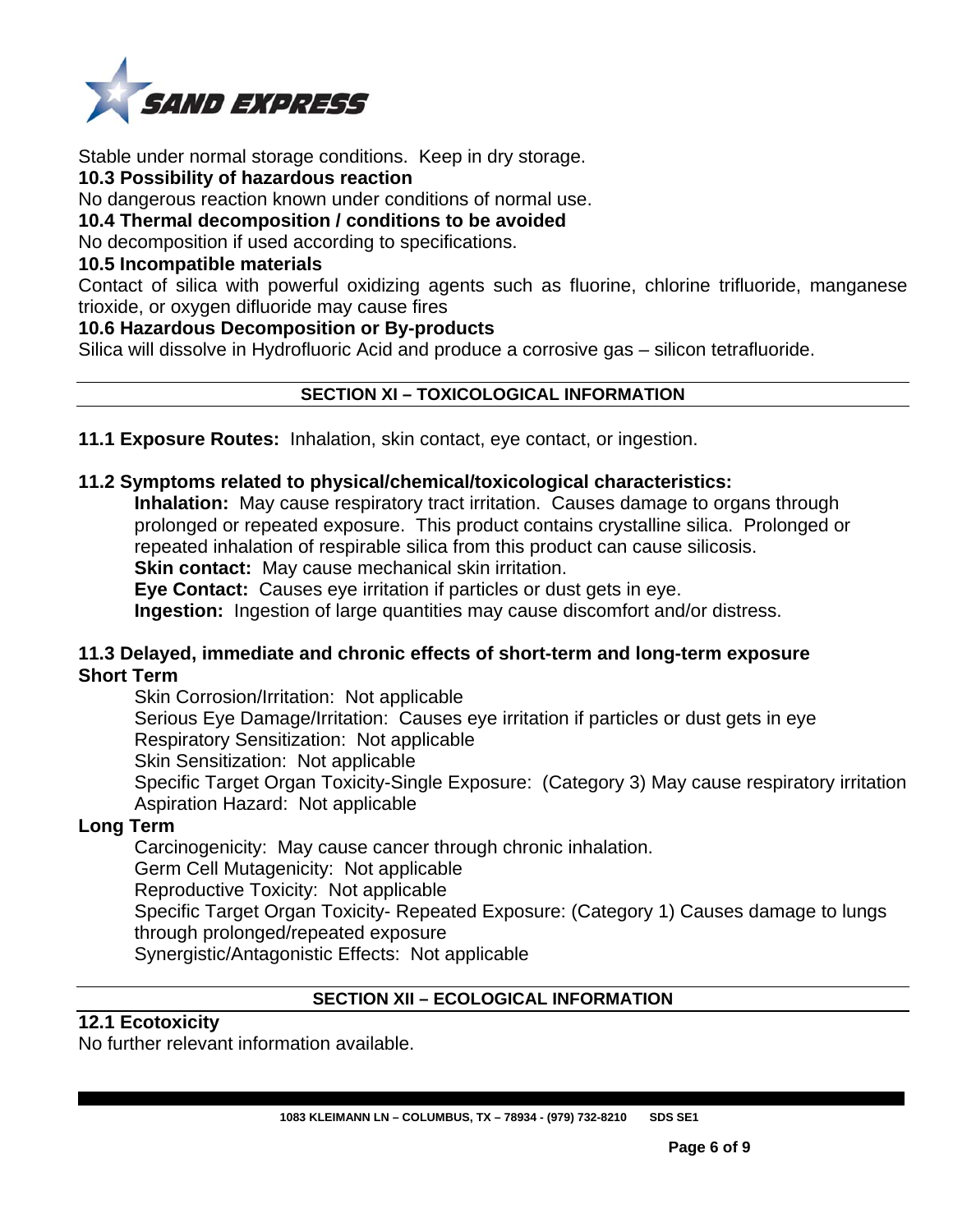

#### **12.2 Persistence and degradability**

No further relevant information available.

#### **12.3 Bioaccumulative potential:**

No further relevant information available.

#### **12.4 Mobility in soil**

No further relevant information available.

# **12.5 Other Adverse Effects**

No further relevant information available.

#### **SECTION XIII – DISPOSAL CONSIDERATIONS**

#### **13.1 Waste Disposal Method**

The packaging and material may be land filled; however, material should be covered to minimize generation of airborne dust. This product is not classified as a hazardous waste under the authority of the RCRA (40CFR 261) or CERCLA (40CFR 117&302). Disposal must be made in accordance with local, state and federal regulations.

# **13.2 Other disposal considerations**

# **Uncleaned packaging**

**Recommendation:** Disposal must be made in accordance with local, state and federal regulations. **Recommended cleansing agent:** Water, if necessary with cleansing agents.

| <b>SECTION XIV - TRANSPORT INFORMATION</b> |                   |                     |  |  |
|--------------------------------------------|-------------------|---------------------|--|--|
|                                            | <b>DOT (U.S.)</b> | <b>TDG (Canada)</b> |  |  |
| <b>UN-Number</b>                           | Not Regulated     | Not Regulated       |  |  |
| UN proper shipping name                    | Not Regulated     | Not Regulated       |  |  |
| <b>Transport Hazard Class(es)</b>          | Not Regulated     | Not Regulated       |  |  |
| Packing Group (if applicable)              | Not Regulated     | Not Regulated       |  |  |

# **14.1 Environmental hazards:**

Not applicable

**14.2 Transport in bulk according to Annex II of Marpol 73/78 and the IBC Code**  Not applicable

#### **14.3 Special precautions for user**

Do not handle until all safety precautions have been read and understood.

#### **SECTION XV – OTHER REGULATORY INFORMATION**

# **15.1 Safety, Health and Environmental Regulations/Legislations specific for the chemical**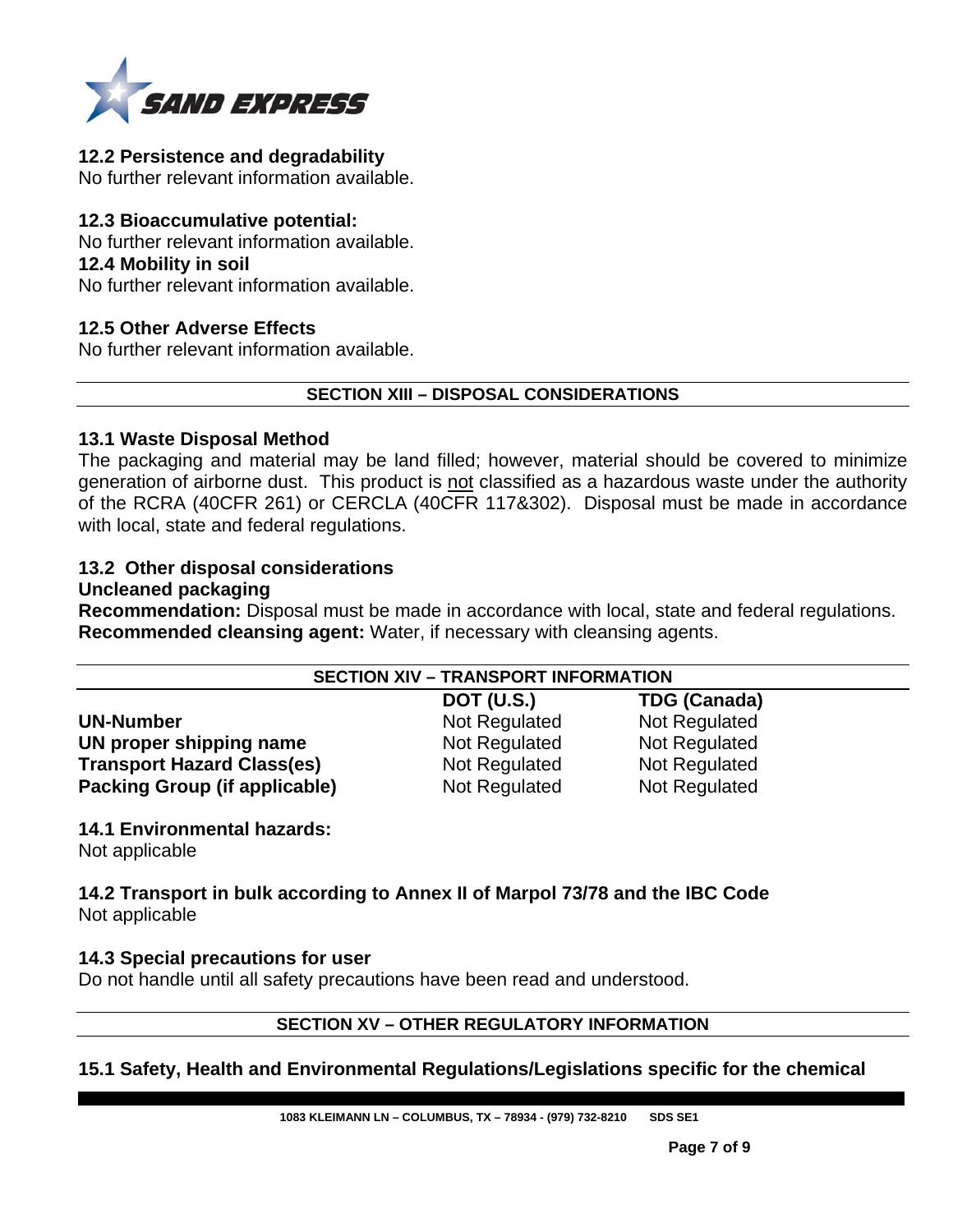

# **Canada**

**WHMIS Classification:** Considered to be a D2A and D2B hazardous material under the Hazardous Products Act as defined by the Controlled Products Regulations and subject to the requirements of Health Canada's Workplace Hazardous Material Information (WHMIS). This document complies with the WHMIS requirements of the Hazardous Products Act (HPA) and the CPR.

# **15.2 US Federal Information**

# **SARA 302/311/312/313 Components**

No chemicals in this material are subject to the reporting requirements of SARA Title III, Section 302, 311, 312 or 313.

**RCRA:** Crystalline silica (quartz) is not classified as a hazardous waste under the Resource Conservation and Recovery Act, or its regulations, 40 CFR §261 et seq.

**CERCLA:** Crystalline silica (quartz) is not classified as a hazardous substance under regulations of the Comprehensive Environmental Response Compensation and Liability Act (CERCLA), 40 CFR §302.

**Emergency Planning and Community Right to Know Act (SARA Title III):** Crystalline silica (quartz) is not an extremely hazardous substance under Section 302 and is not a toxic chemical subject to the requirements of Section 313.

**FDA:** Silica is included in the list of substances that may be included in coatings used in food contact surfaces, 21 CFR §175.300(b)(3)(xxvi).

**NTP:** Respirable crystalline silica, primarily quartz dusts occurring in industrial and occupational settings, is classified as Known to be a Human Carcinogen. **OSHA Carcinogen:** Crystalline silica (quartz) is not listed.

# **15.3 State Right to Know Laws**

# **California Prop. 65 Components**

**WARNING:** This product contains chemicals known to the State of California to cause cancer and birth defects or other reproductive harm.

**California Inhalation Reference Exposure Level (REL):** California established a chronic REL of 3 µg for silica (crystalline, respirable). A chronic REL is an airborne level of a substance at or below which no adverse health effects are anticipated in individuals indefinitely exposed to the substance at that level.

**Massachusetts Toxic Use Reduction Act:** Silica, crystalline (respirable size, <10 microns) is "toxic" for purposes of the Massachusetts Toxic Use Reduction Act.

# **15.4 Global Inventories**

**DSL** All components of this product are on the Canadian DSL list. **TSCA No.:** Crystalline silica (quartz) appears on the EPA TSCA inventory under the CAS No.

14808-60-7. All constituents are listed in the TSCA inventory.